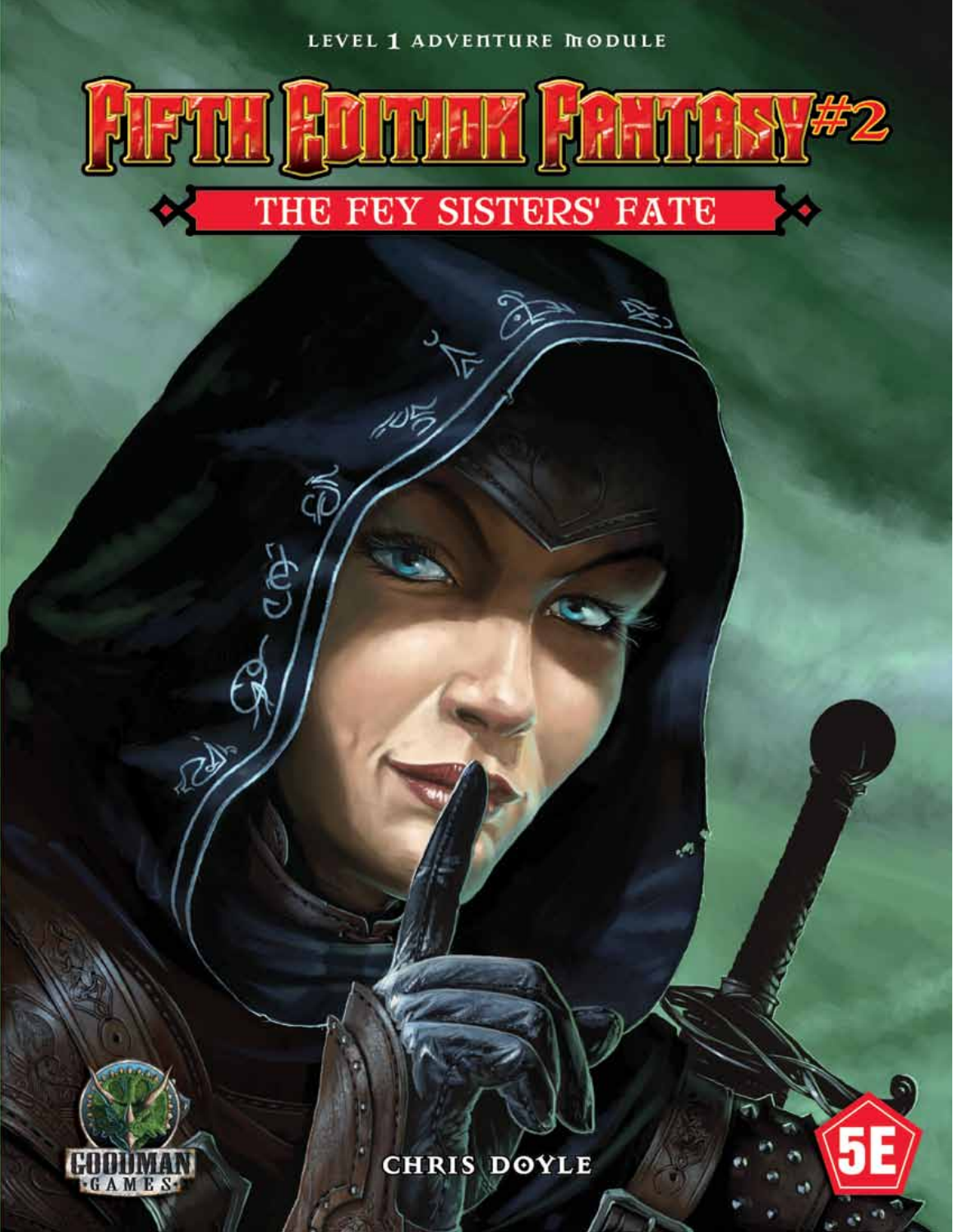

# **#2: the fey sisters' fate**

**By chris doyle • Cover Artist:** Ben Wootten **• Editor:** Jeff Erwin **Art Director:** Jeremy Mohler for Outland Entertainment **Interior Artists:** Alan Gallo, Thomas Floyd, and Pedro Figue **Cartographer:** Keith Curtis **• Design:** Edward Lavallee **• layout:**  Joseph goodman **• Playtesters:** Pete Bell, Mark Kellenberger, David Key, Kal-El "Zekiram" Key, Jack Simonson



**Visit us online at: www.goodman-games.com**



This printing of Fifth Edition Fantasy #2: The Fey Sisters' Fate is done under version 1.0 of the Open Gaming License, and the System Reference Document by permission from Wizards of the Coast, Inc.Designation of Product Identity: The following items are hereby designated as Product Identity in accordance with Section 1(e) of the Open Game License, version 1.0: Fifth Edition Fantasy, Fey Sisters' Fate, all proper nouns, capitalized terms, italicized terms, artwork, maps, symbols, depictions, and illustrations, except such elements that already appear in the System Reference Document or have been released as Open Content.

Designation of Open Content: Subject to the and I dentity designation above, such sections of creature and NPC statistics as derive from the SRD are designated as Open Gaming Content.

Some of the portions of this book which are delineated OGC originate from the System Reference Document and are copyright © 1999, 2000 Wizards of the Coast, Inc. The remainder of these OGC portions of these book are hereby added to Open Game Content and, if so used, should bear the COPYRIGHT NOTICE "FIFTH EDITION FANTASY #2: THE FEY SISTERS' FATE, copyright © 2014 Goodman Games, all rights reserved, visit www.goodman-games.com or contact info@ goodman-games.com"

Fifth Edition Fantasy #2: The Fey Sisters' Fate is copyright © 2014 Goodman Games. Open game content may only be used under and in the terms of the Open Game License.

Goodman Games is not affiliated with Wizards of the Coast™. Goodman Games makes no claim to or challenge to any trademarks held by Wizards of the Coast™

**1**

OPEN GAME LICENSE Version 1.0a The following text is the property of Wizards of the Coast, Inc. and is Copyright 2000 Wizards of the Coast, Inc ("Wizards"). All Rights Reserved.

1. Definitions: (a)"Contributors" means the copyright and/or trademark owners who have contributed Open Game Content; (b)"Derivative Material" means copyrighted material including derivative works and translations (including into other computer languages), potation, modification, correction, addition, extension, upgrade, improvement, compilation, abridgment or other form in which an existing work may be recast, transformed or adapted; (c) "Distribute" means to reproduce, license, rent, lease, sell, broadcast, publicly display, transmit or otherwise distribute; (d)"Open Game Content" means the game mechanic and includes the methods, procedures, processes and routines to the extent such content does not embody the Product Identity and is an enhancement over the prior art and any additional content clearly identified as Open Game Content by the Contributor, and means any work covered by this License, including translations and derivative works under copyright law, but specifically excludes Product 3.Offer and Acceptance: By Using the Open Identity. (e) "Product Identity" means product and product line names, logos and identify-ing marks including trade dress; artifacts; creatures characters; stories, storylines, plots, thematic elements, dialogue, incidents, lan-

guage, artwork, symbols, designs, depictions, likenesses, formats, poses, concepts, themes and graphic, photographic and other visual or audio representations; names and descriptions of characters, spells, enchantments, personali-ties, teams, personas, likenesses and special abilities; places, locations, environments,

creatures, equipment, magical or supernatural abilities or effects, logos, symbols, or graphic designs; and any other trademark or registered trademark clearly identified as Product identity by the owner of the Product Identity, and which specifically excludes the Open Game Content;

(f) "Trademark" means the logos, names, mark, sign, motto, designs that are used by a Contributor to identify itself or its products or the associated products contributed to the Open Game License by the Contributor (g) "Use", "Used" or "Using" means to use, Distribute, copy, edit, format, modify, translate and se create Derivative Material of Open Game Content. (h) "You" or "Your" means the licensee in terms of this agreement.

2. The License: This License applies to any Open Game Content that contains a notice indicating that the Open Game Content may only be Used under and in terms of this License. You must affix such a notice to any Open Game Content that you Use. No terms may be added to or subtracted from this License except as described by the License itself. No other terms or conditions may be applied to any Open Game Content distributed using this License.

Game Content You indicate Your acceptance of the terms of this License.

4. Grant and Consideration: In consideration for agreeing to use this License, the Contributors grant You a perpetual, worldwide, royalty-free, non-exclusive license with the exact terms of this License to Use, the Open Game Content.

5.Representation of Authority to Contribute: If You are contributing original material as Open Game Content, You represent that Your Contributions are Your original creation and/

or You have sufficient rights to grant the rights conveyed by this License.

6.Notice of License Copyright: You must update the COPYRIGHT NOTICE portion of this License to include the exact text of the COPYRIGHT NOTICE of any Open Game Content You are copying, modifying or distrib-uting, and You must add the title, the copyright date, and the copyright holder's name to the COPYRIGHT NOTICE of any original Open Game Content you Distribute.

7. Use of Product Identity: You agree not to Use any Product Identity, including as an indication as to compatibility, except as expressly licensed in another, independent Agree with the owner of each element of that Product Identity. You agree not to indicate compatibility or co-adaptability with any Trademark or Registered Trademark in conjunction with a work containing Open Game Content except as expressly licensed in another, independent Agreement with the owner of such Trademark or Registered Trademark. The use of any Product Identity in Open Game Content does not constitute a challenge to the ownership of that Product Identity. The owner of any Product 15 COPYRIGHT NOTICE Identity used in Open Game Content shall<br>retain all rights, title and interest in and to t all rights, title and interest in and to that Product Identity.

8. Identification: If you distribute Open Game Content You must clearly indicate which portions of the work that you are distributing are Open Game Content.

9. Updating the License: Wizards or its designated Agents may publish updated versions of this License. You may use any authorized version of this License to copy, modify and distribute any Open Game Content originally distributed under any version of this License.

10 Copy of this License: You MUST includ a copy of this License with every copy of the Open Game Content You Distribute.

11. Use of Contributor Credits: You may not market or advertise the Open Game Content using the name of any Contributor unless You have written permission from the Contributor to do so.

12 Inability to Comply: If it is impossible for You to comply with any of the terms of this License with respect to some or all of the Open Game Content due to statute, judicial order, or governmental regulation then You may not Use any Open Game Material so affected.

13 Termination: This License will terminate automatically if You fail to comply with all terms herein and fail to cure such breach within 30 days of becoming aware of the breach. All sublicenses shall survive the termination of this License.

14 Reformation: If any provision of this License is held to be unenforceable, such provision shall be reformed only to the extent necessary to make it enforceable

Open Game License v 1.0 Copyright 2000, Wizards of the Coast, Inc.

System Rules Document Copyright 2000 Wizards of the Coast, Inc.; Authors Jonathan Tweet, Monte Cook, Skip Williams, based on original material by E. Gary Gygax and Dave Arneson.

Fifth Edition Fantasy #2: The Fey Sisters' Fate, copyright © 2014 Goodman Games, all rights reserved, visit www.goodman-games.co contact info@goodman-games.com. PRINT-ING 1.1, SEPTEMBER 2014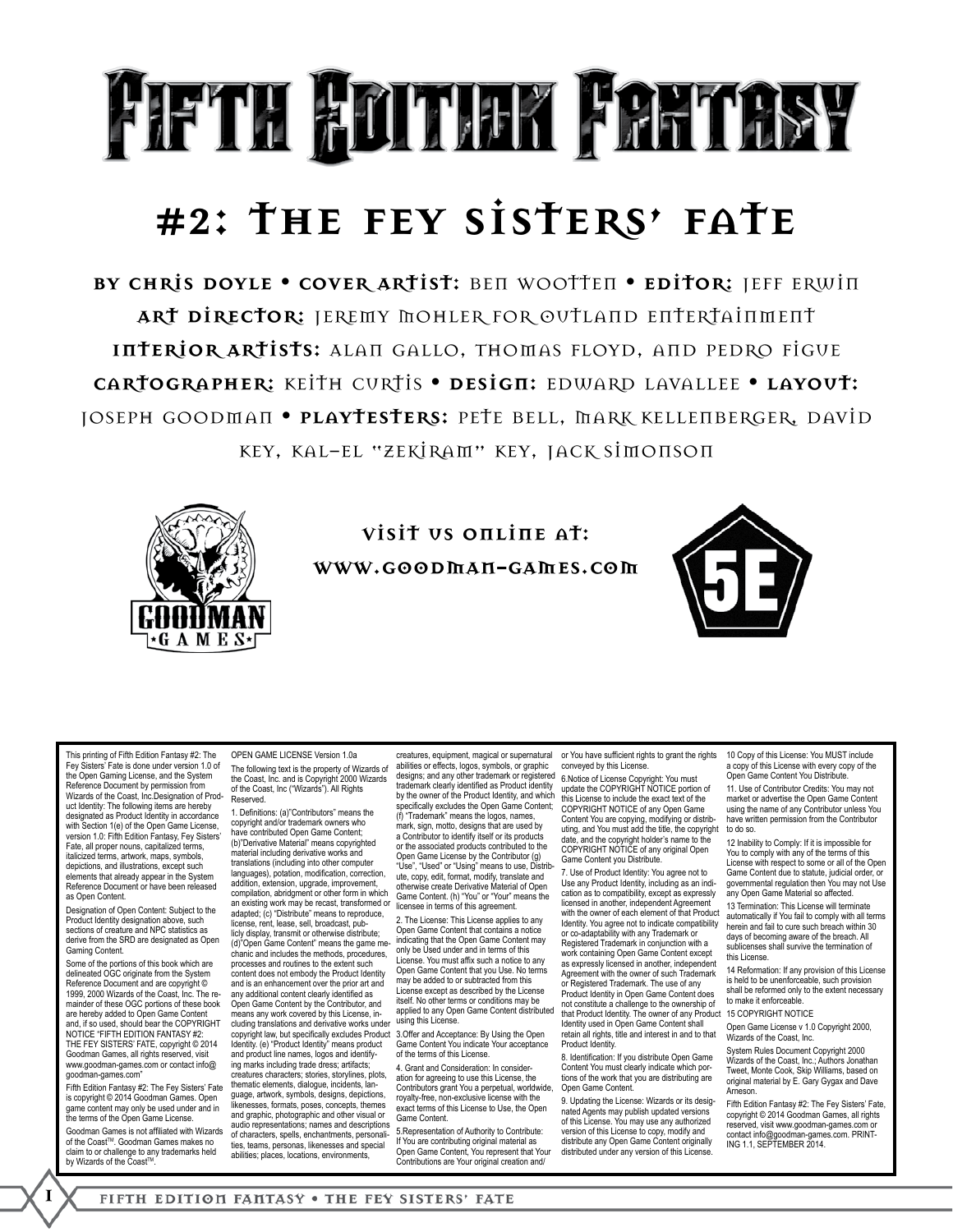T*he Fey Sisters' Fate* is an adventure designed for use with the 5th edition of the first fantasy roleplaying game. It is intended for 4-6 1st level characters (the heroes) and can be completed in a single session. Depending on the number of characters, they will gain at least one and possibly two levels by the end of the adventure. A balance of the four core

classes (fighter, wizard, rogue, and cleric) is suggested to overcome the variety of challenges presented during the course of the adventure. The adventure begins in a rustic wilderness town, and sends the heroes on a journey along a river through a nearby forest. The adventure can easily be placed in the GM's own campaign setting with minimal effort.

## **BACKGROUND**

ar to the north, a mysterious overlord has his eyes set on the fertile southern lands in and around the Briarwood Forest. But the forest is under the watchful eyes of two hamadryad eyes set on the fertile southern lands in and around the Briarwood Forest. But the forest is under the watchful eyes of two hamadryad sisters, and their allies. The overlord has sent a disgraced frogfolk (an evil, bipedal, frog-like humanoid) shaman, Gruuak, and a band of frogfolk warriors into the forest to wrench control away from the fey sisters. But the impatient shaman, still fuming from his demotion and wretched assignment, led his war band in a brash frontal assault against one of the fey sisters. Although the fey sister Corelei was eventually defeated, the shaman lost over half of his warriors.

Gruuak wisely decided to slow his assault before taking on the other fey sister, whose majestic willow tree was situated along the Silver Mist Run, a few miles to the south. He liked the defensive position of the dead hamadryad's tree and ordered his warriors to fortify it. Crude platforms were erected in the dying branches of the oak tree, and the frogfolk settled for a long-term stay. Meanwhile, the shaman discovered a small network of earthen tunnels near the tree and made his lair in one of the chambers. There, he plotted his next move, imploring his dark god for advice.

Eventually, he struck upon a plan. Using captured goblins and an unlikely alliance with an ogre runt, the frogfolk began construction of a massive log and mud dam across the Silver Mist Run. By disrupting the flow of the river, the shaman hopes to create a marshy area that favors his frogfolk troops. In addition, since the hamadryad is mystically bound to her tree, she will slowly die of dehydration. But this fey sister, Lorelei, has not sat idly by while the frogfolk work.

Lorelei is aware something unspeakable has befallen her sister, from her mystical bond and according to information from the local fauna and flora. Shortly after, goblins from the east have come to the Briarwood to investigate the recent frogfolk activity. Lorelei *charmed* the leader of

one of the bands, and sent them upstream to investigate. The goblins clashed with the frogfolk and many were slain or captured (and put to work on the dam, much to the delight of the frogfolk). The goblin leader returned to the fey sister with only a few remaining goblin warriors. Disappointed at their inability to defeat the frogfolk, Lorelei realized she needed more capable troops to wage her war on them. She commanded the *charmed* goblin boss to lead his goblinoids on an attack against the human town of Bur Hollow. Being a goblin, and interested in plundering pathetic humans, he did not see this as an unreasonable request. All the while, the mighty Silver Mist Run continues to slow, and Lorelei begins to show the effects of illness and dehydration.

That attack did not go well (as Lorelei expected) and the goblins were wiped out. But as expected, the humans sent a troop of townsfolk to investigate, and Lorelei was sure the goblins left plenty of clues to easily find her glade. The town guard was led by the charismatic Melina Alousi, and that spelled doom for the humans. It was an easy task for Lorelei to *charm* Melina and send her north to combat the frogfolk, with her obedient troops in tow. Melina insisted on leaving a few guards at the glade to keep watch over her new "friend." But that was nearly a week ago, and they have not returned. Lorelei is running out of time.

In a last-ditch effort, Lorelei sends a *charmed* guard back to Bur Hollow, in the hope that more help will be sent.

## **OVERVIEW**

Assuming the heroes accept the challenge to investigate the situation in the Briarwood, they find many clues (purposely left by *charmed* guards) leading to Lorelei's glade. The hamadryad is succumbing to the effects of dehydration at this point, and is defended by the townsfolk guards while she rests. Once the heroes defeat the townsfolk (hopefully using nonlethal methods), Lorelei

**2**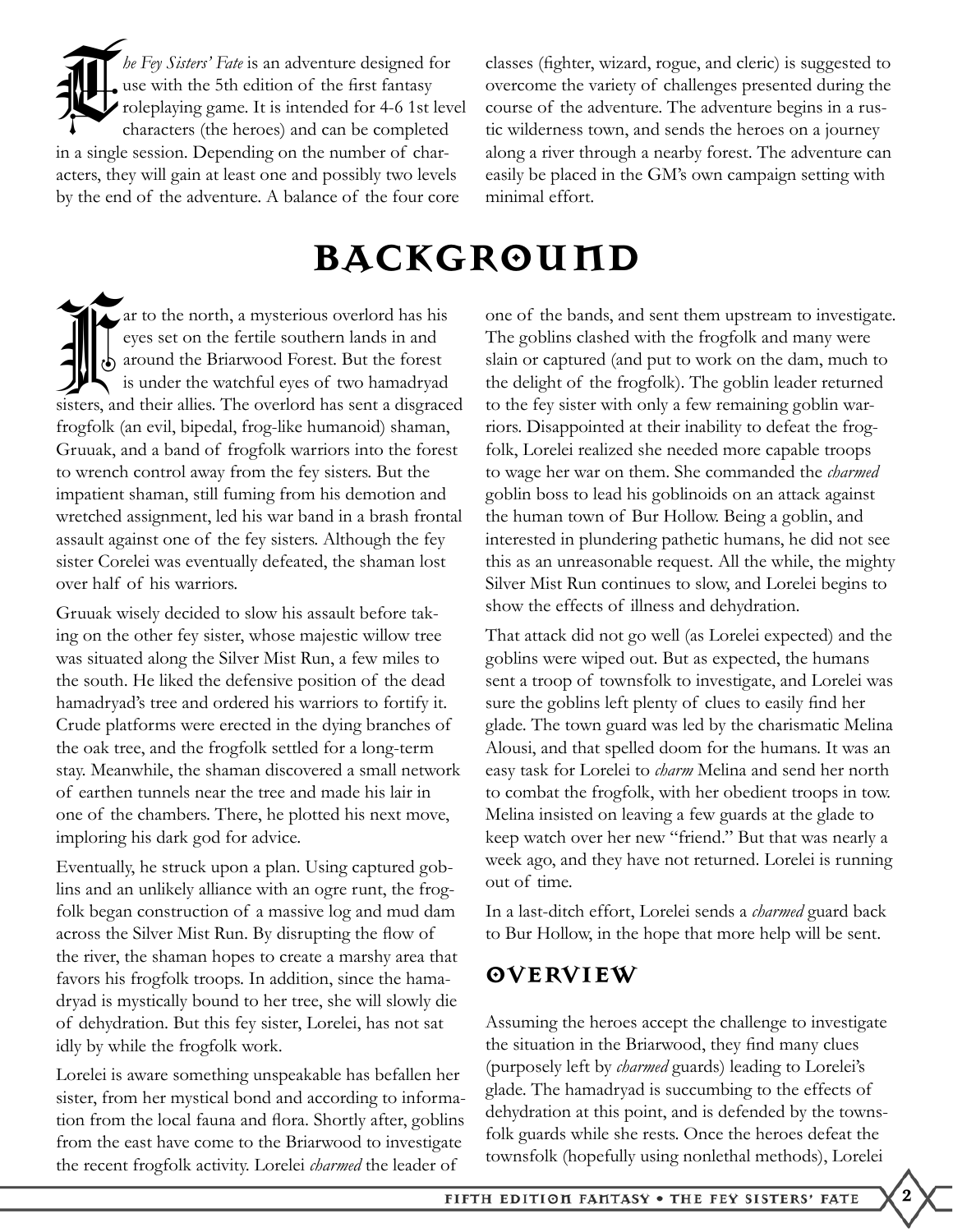## **The Briarwood**

The Briarwood is a temperate hardwood forest composed of maple, oak, and hickory trees. It boasts an impressive undergrowth story, mostly of shrubs adorned with thorns, briars, and burs. Travel off established paths is slow and can be painful. Even a variety of oak, the oakthorn, sports six-inch-long spines on its trunk to dissuade herbivores from grazing on its tender leaves. Many of these shrubs bear a bounty of berries at various times throughout the growing season. These blueberries, blackberries, redberries, and briarberries are actively collected by residents of Bur Hollow to supplement their diet. Briarberry pie is a local favorite, and hard to resist by travelling Halflings.

## **Bur Hollow**

The sleepy rustic town of Bur Hollow is home to about 250 hardy folk. The residents are primarily farmers, but harvest berries, game, and lumber from the Briarwood for sustenance. Situated about a day's march from larger villages to the east and west, it is a popular stopover location for travelers and caravans. A small inn, the *Broken Axle*, caters to travelers with hearty meals and humble accommodations. Simple weapons and common adventuring gear are available for purchase (or trade) at the local trading post, at the GM's discretion.

admits her subterfuge, and divulges where she sent Melina and the other townsfolk. She begs the heroes to find them, and restore the Silver Mist Run to its original flow.

A well-used path winds along the river. En route, the heroes encounter a newly hatched clutch of giant mosquitoes, a band of naiads (river sprites) in need of aid, and a sticky situation with some giant frogs. Finally they arrive at a recently constructed dam, composed of logs and mud. Several frogfolk oversee several human slaves toil at expanding the dam. After defeating the frogfolk, including a repulsive taskmaster and an ogre runt, the heroes free Melina and the remaining few guards from Bur Hollow. But Melina blindly wants justice against the frogfolk leader, and desires to recover her magic rapier, a family heirloom. She orders the townsfolk to destroy the dam, before sending them back to Bur Hollow. Meanwhile, she accompanies the heroes to the frogfolk lair.

The remaining frogfolk are stationed in the dead tree that once belonged to the other fey sister, the hamadryad Corelei. The heroes face a pitched battle with numerous frogfolk on the platforms concealed in the branches of the massive oak tree. After discovering a concealed system of underground tunnels near the tree, the heroes confront the despicable frogfolk shaman and his undead troops.

#### **ADVENTURE HOOK**

It's up to the GM to decide how the heroes arrived at the town of Bur Hollow. They could be local residents (this works well, if beginning a new campaign), or they could be passing through en route to another location. Perhaps the GM can weave one of the player backgrounds into the reason they are in Bur Hollow, or one of the heroes could have an association with Melina.

**Quest: Investigate the Missing Town Guard.** Shortly after the heroes arrive in town, they are approached by the mayor, Patric Cullen. He recounts the goblin attack, and Melina's impassioned quest to find the source of goblins and bring them to justice. He offers to pay each hero 20 gp to investigate the disappearance of the town guard and Melina, a locally adored resident.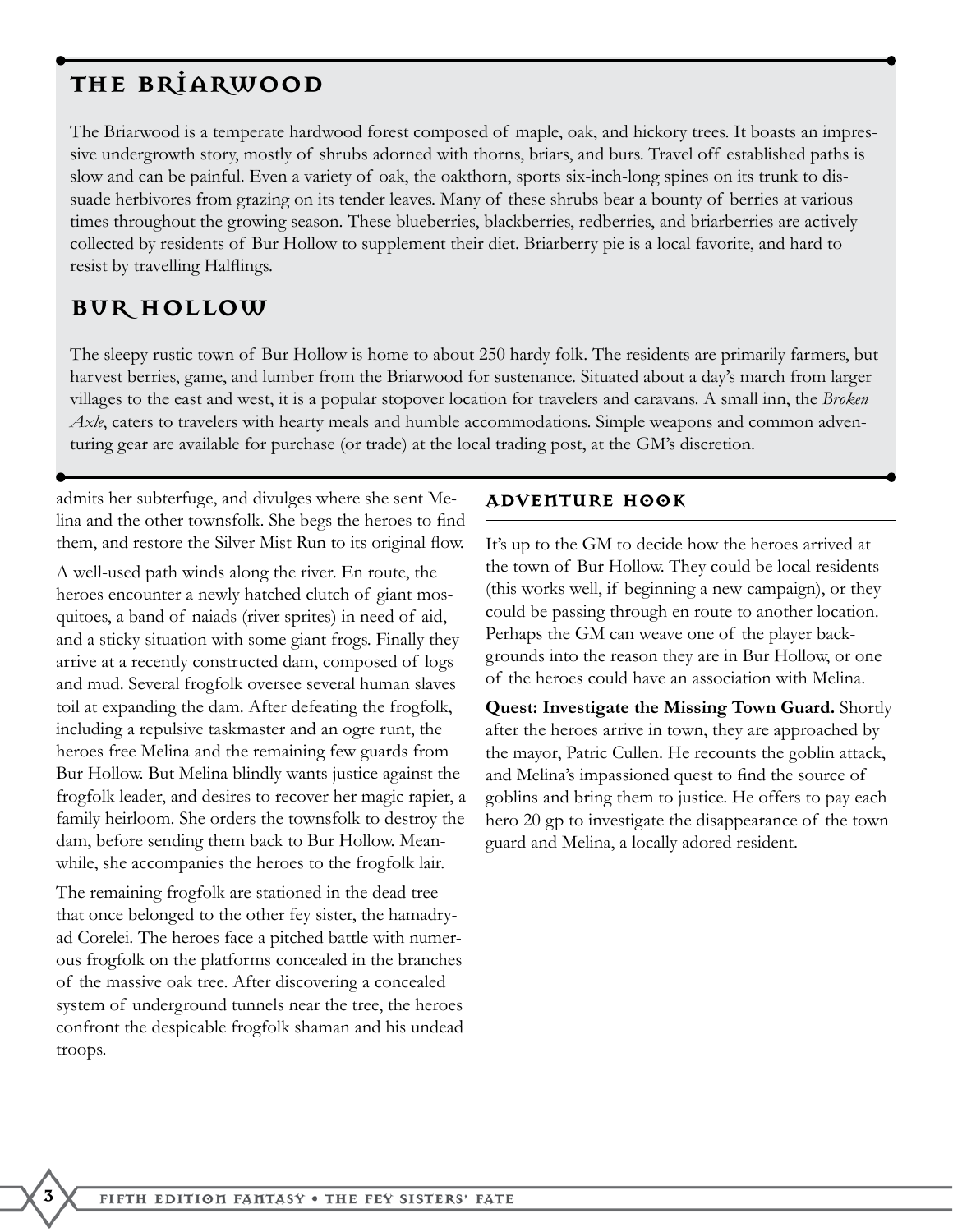# **BEGINNING THE ADVENTURE**

The adventure begins in the town of Bur Hollow. The heroes are approached by the mayor Patric Cullen, with a desperate plea for assistance. You can simply read the text below, or low. The heroes are approached by the mayor, Patric Cullen, with a desperate plea for assistance. You can simply read the text below, or roleplay the scene as a social interaction, as you prefer.

*A middle-aged man with salt-and-pepper thinning hair hails your band as you go about your business in town. He is followed by a trio of others constantly whispering and sizing up your group. His fine outfit, gilded with silver thread embroidery, and well-groomed appearance lead you to believe he is a person of importance.*

*"Well met, my friends! I would say it is a fine day indeed, if not for the dark times that have befallen our simple community. By now, I'm sure you have heard the tales of despicable goblins boldly attacking our town but a week ago," he blandly states, searching your faces for approval to continue.*

*"Aye, the brave captain of the guard quickly rallied her best men, and sent those vile humanoids scurrying back to their dark holes in the ground. The ones that never escaped will give back to the land, buried at the edge of Briarwood." He pauses again waiting for a reaction.*

*"But against my better judgment, the captain of the guard gathered a troop of 12 of her finest warriors and departed town to follow the goblins that fled. She hoped to find their camp or lair, and put them all to the sword. But that was almost a week ago, and we have not heard word from her or any of her troops. That is, until last night." With a dramatic pause, he gauges your interest in his tale.*

*"Late last night, one of the guards returned. Although not wounded, he was disheveled, exhausted, and starving. He has been tended to and rests comfortably following his ordeal. He rambled on and on about the goblins and their hidden camp, located just north of the road across Fodor's Ford a few hours outside of town," he explains.* 

*"We are but simple folk, and have few trained warriors to spare. I beg you, please find this camp of goblins, and ascertain the fate of our beloved captain of the guard and her dedicated troops. We have limited resources, but I'm willing to empty the town's coffers for an end to this situation and news regarding our missing folk." He trails off and begins to confer with his advisors.* 

The town can offer a maximum of 20 gp per hero to investigate the missing townsfolk. If the heroes agree to take less (or no money) the GM should consider giving them a small experience point award. The mayor can provide a rough sketch map of the region and can provide a 50 gp line of credit at the local trading post in

case the heroes need to outfit themselves. Assuming the heroes accept the quest described by the mayor, proceed below.

Fodor's Ford is about two miles east of Bur Hollow, along a well-maintained road. Travel is easy, and the heroes don't have any encounters. When they arrive at the ford, they immediately notice the water level is unusually low. The river typically varies from 50 feet to 200 feet wide along its course. But now, it's barely 10 feet wide and very turbid. On the opposite bank, a well-used trail can be located heading north into the forest. It's easy to find because Lorelei ordered her guards to trample a path so others from the town could find it. A DC 15 Wisdom (Survival) check reveals that the path has numerous human tracks, but no goblin tracks. The trail leads to area 1.

## **GENERAL FEATURES**

Consult the sidebar for details on the Briarwood.

**Light:** Unless the heroes decide to travel at night, assume it is a bright sunny summer day.

**Weather:** Unless the GM wishes to complicate the heroes' journey, assume the weather is clear and temperatures are comfortable, if a bit warm.

**Forest:** Movement off the road or established trails is considered difficult terrain due to the numerous briar patches.

#### **Area 1—The Weeping Willow:** *The*

*trail ends at a clearing perhaps 100 feet in diameter, with the west side abutting the river bank. This glade was once perhaps an idyllic setting, but a saddened pall envelops the place now. The once lush grass is trodden, and the clear crisp river waters are now but a muddy trickle flanked by exposed mud flats. The air is heavy with the scent of decay and swarms of annoying insects cloud your vision. Along the riverbank stands a once majestic willow tree, but its bark is now peeling and its leaves have turned dry and brown,*  despite the fact it is the peak of summer in the region. Resting in *a lower bough of the tree is the slumbering delicate form of an elven-like maiden. She wears a flowing dress that barely conceals the curves of her body. Her skin appears dried and ashen, with wrinkles of sadness etched on the surface. Movement to the right startles your band, as three human warriors exit the underbrush, brandishing drawn weapons.* 

The **three humans** are Bur Hollow **town guards**,

**4**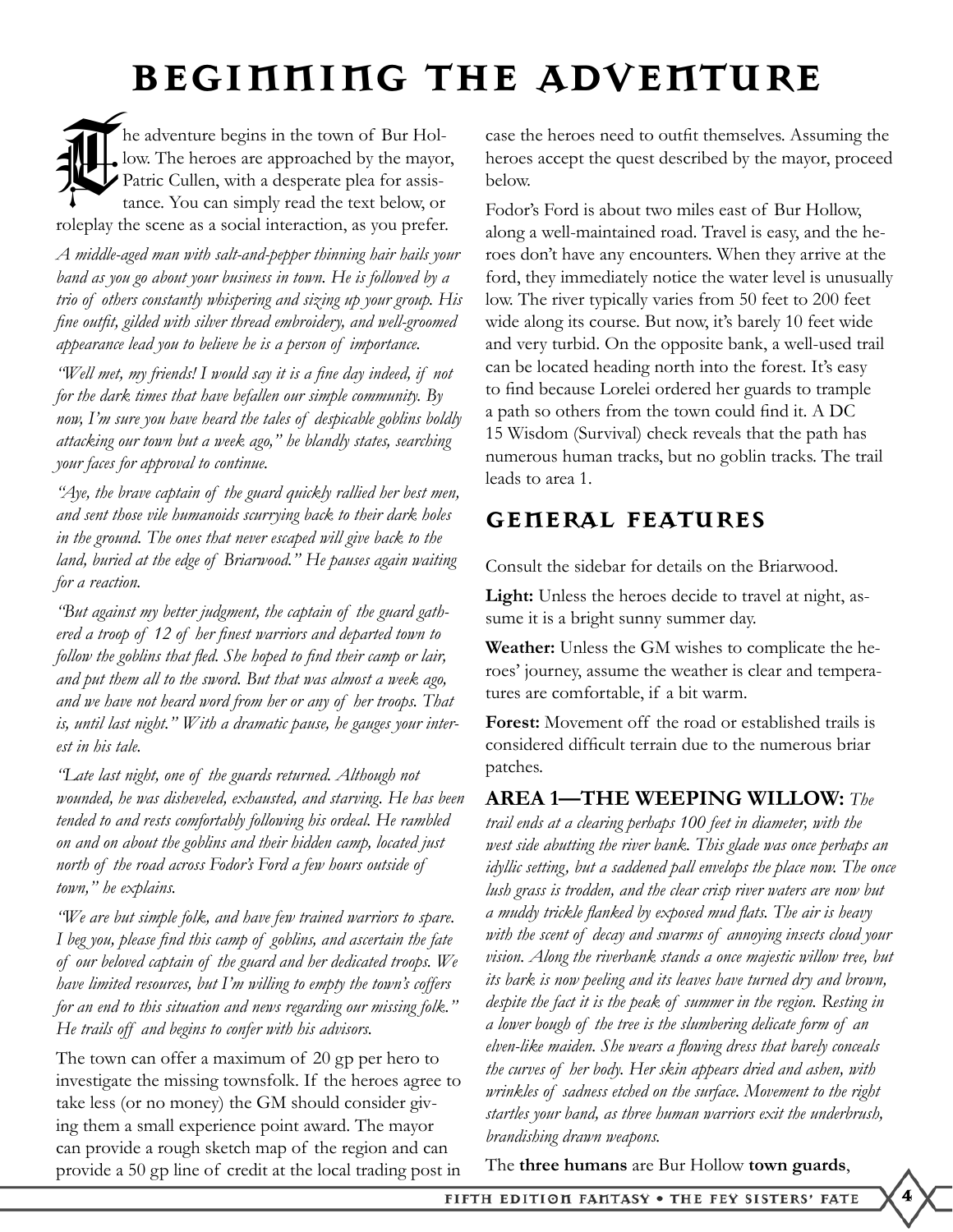*charmed* by Lorelei and under orders to protect her. There are two males and one female, all adorned in ill-fitting leather armor and carrying an assortment of weapons. One carries a spear, one a quarterstaff, and the final guard carries a wooden shield (AC 13) and a shortsword. All three move to intercept the heroes before they reach **Lorelei,** the slumbering **hamadryad** in the willow tree. Although they will interact with the heroes, it doesn't take much provocation to get them to attack. A hero can attempt a DC 15 Wisdom (Insight) check to determine that the *charmed* guards are not acting on their own accord.

Hopefully, the heroes will employ nonlethal blows or spells (*sleep*) to incapacitate the guards. A player merely needs to state he is not attacking to kill to use the flat of his blade or weapon. When reduced to 0 hit points, the target is knocked out instead of killed.

The slumbering elven maid is Lorelei, a hamadryad and, along with her sister, protector of the Briarwood. Lorelei is dying a slow death, because the mystical bond with her sister was recently broken (see area 4) and the reduced flow of the river is dehydrating her willow tree. If her tree dies (and it will in another week), Lorelei will die as well. The sickness has altered her appearance and shifted her personality as she suffers. Although she is a fey, even she can't resist these two dreadful events, orchestrated by the frogfolk shaman.

Lorelei will wake up from her sickness-induced stupor in a few rounds. At first she will assume the heroes are aggressive and seek to do her harm. She will not stop her guards from attacking, but at some point (GM's discretion) she will intervene by hailing the heroes. See Developments, below. If the heroes continue the attack, Lorelei responds by casting *sleep* or *charm person*, as appropriate. The former could disable an entire party of 1st-level heroes. If this occurs, they wake up bound and gagged along the roadside, assuming a few human guards are remaining to transport them.

**Developments:** If the heroes open up a dialogue with Lorelei, she is eager to converse. After all, she led the heroes to her glade. She admits to *charming* the goblin leader and sending his band upstream to restore the river. When they returned defeated, she understood the need for more powerful allies. Hence she sent the remaining goblins on a doomed attack on Bur Hollow to elicit a response. The forest could use a few less goblins anyway. When Melina and her troops arrived from Bur Hollow, it was an easy manner to *charm* the captain of the guard and have her do the hamadryad's bidding.

Melina insisted a few guards be left behind to watch over her new "friend." Melina and the rest traveled upstream, but they are yet to return.

She explains her desperate situation regarding the broken bond with her sister Corelei (assumed dead) and the lack of river water. She suspects she only has a few days before she and her tree both die. And that means the Briarwood will soon fall under the sway of the frogfolk that killed her sister and altered the river. If need be, she implies that whatever evil influence is behind the frogfolk aggression, Bur Hollow will soon feel its wrath as well. She begs the heroes to travel upstream, defeat the frogfolk, and restore the river to its original flow.

**Quest: Restore the Silver Mist Run:** The heroes have six days to restore the Silver Mist Run to its original flow, or else Lorelei will succumb to sickness and dehydration. Since the heroes' original quest was to investigate Melina and the missing guards, they should agree to do this task for the hamadryad. If the heroes accept this quest, Lorelei gives them three *potions of barkskin* before they depart. She recommends they follow the old lumber workers' path alongside the west side of the river.

**Awarding Experience:** If the heroes use lethal blows to defeat the *charmed* townsfolk, don't award any XP. If they use nonlethal blows, divide 60 XP among the characters.

#### **CHARMED TOWN GUARDSMAN (3)**

*Medium humanoid (human), any alignment*

**Armor Class** 11 (leather armor) or 13 (leather armor, shield) **Hit Points** 4 (1d8) **Speed** 30 ft.

|                                     |  | STR DEX CON INT                                             |  |  | WIS CHA |
|-------------------------------------|--|-------------------------------------------------------------|--|--|---------|
|                                     |  | $12 (+1)$ $10 (+0)$ $10 (+0)$ $10 (+0)$ $10 (+0)$ $10 (+0)$ |  |  |         |
| <b>Senses</b> passive Perception 10 |  |                                                             |  |  |         |

**Languages** Common **Challenge** 0 (10 XP)

#### *ACTIONS*

**Weapon Strike.** *Melee Weapon Attack:*+3 to hit, reach 5 ft., one target. *Hit*:  $5(1d8 + 1)$  piercing damage (spear, two-handed), or  $4(1d6 + 1)$  piercing damage (shortsword), or  $5(1d8 + 1)$  bludgeoning damage (quarterstaff, two-handed).